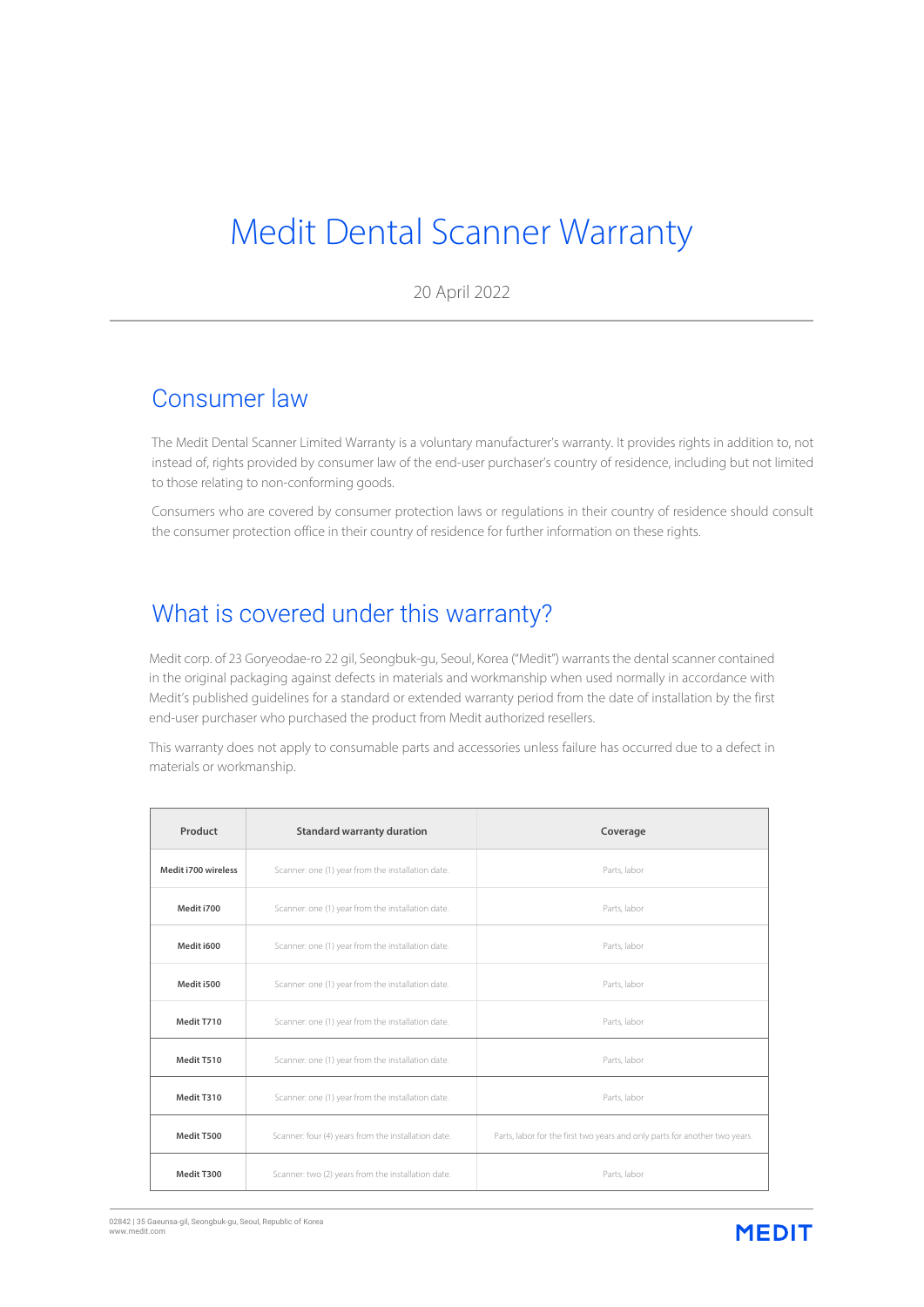# Who should you contact regarding the warranty service?

If the product isstill not functioning properly after troubleshooting in accordance to the online resources(support. medit.com), please contact the authorized reseller from whom you purchased the product. They will help determine whether your product requires service and, if so, will inform you about how the service will be provided.

#### What services are provided under the warranty service?

Repair or replacement will be carried out through the authorized reseller from whom the product was purchased.

In the event of repairs or replacement of any parts of the unit, the warranty will thereafter continue and remain in force for the unexpired period of the warranty.

#### What is not covered under this warranty?

- The warranty is not applicable to cases other than defects in material, design and workmanship.
- Damages caused by abuse or misuse, including but not limited to the failure to use the product for its normal purposes or in accordance with Medit's instructions on usage and maintenance.
- Defects resulting from usage of the product in conjunction with accessories that are not approved by Medit.
- Failure of the product arising from incorrect installation or use not consistent with the instructions and technical or safety standards prescribed in the product user manual.
- Accidents, acts of God, lightning, water, fire, public disturbances, improper ventilation, voltage fluctuations or any other cause beyond the control of Medit.
- Unauthorized modifications carried out on the product for which the product was not originally designed.
- Damages caused by installation or repair work carried out by persons other than those authorized by Medit.
- Damages or failure of the product caused by site (premises where the product is kept) conditions that do not conform to the recommended conditions of the machine.
- Failure of any product that was not purchased from authorized resellers.

In-factory diagnostic fee may be incurred if the inspection service is performed at the request of the customer for problems not caused by defects in materials and workmanship during normal use.

### Limitation of liability

Except as provided in this warranty and to the maximum extent permitted by law, Medit is not responsible for direct, indirect, incidental or consequential damages whatsoever resulting from any breach of warranty or condition, including but not limited to loss of business; loss of revenue; loss of anticipated cost savings; loss of actual or anticipated profits (including loss of profits on contracts); loss of opportunity; loss of reputation; or any indirect or consequential loss or damage howsoever caused.